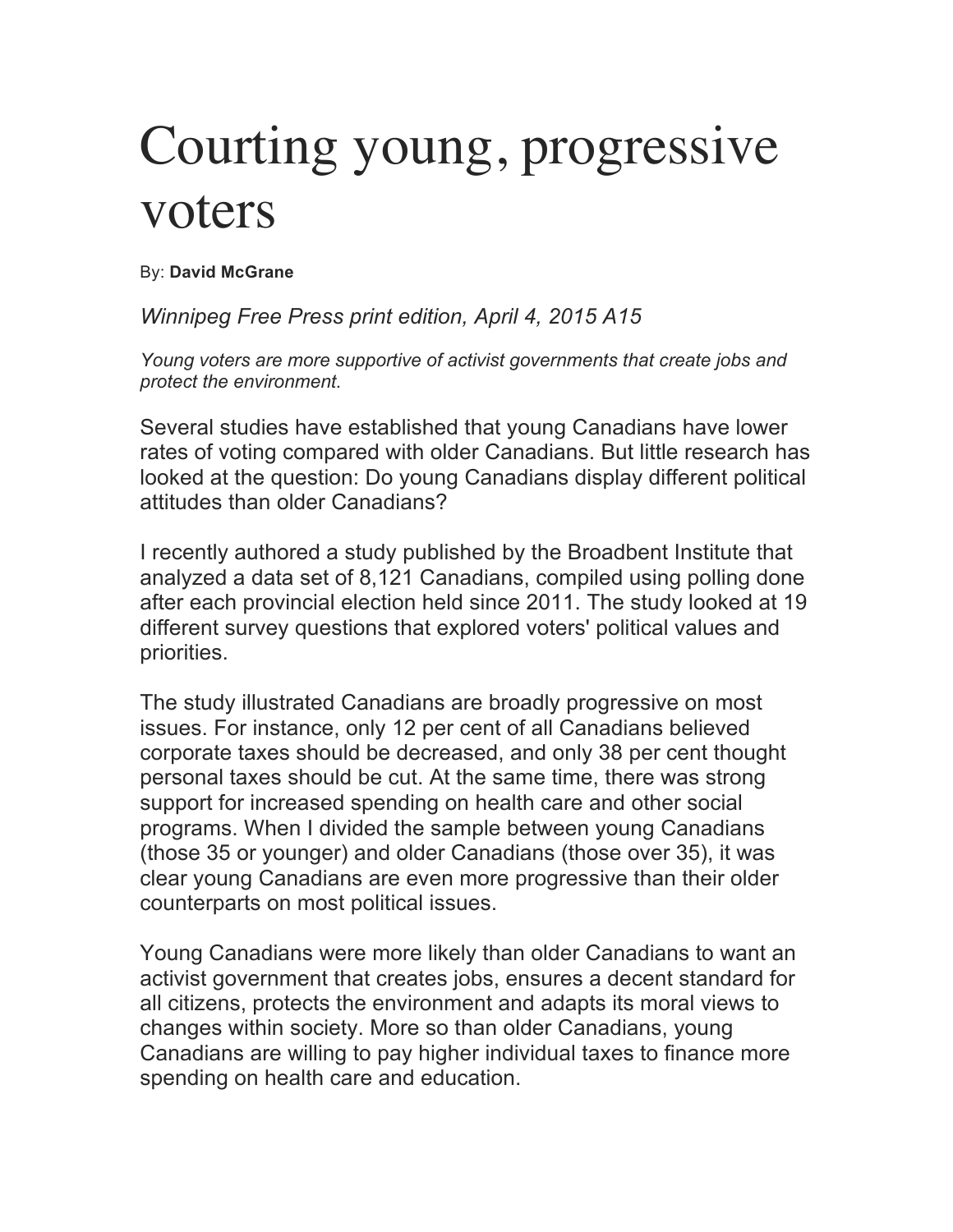The only exception to this finding was young Canadians were found to be slightly less likely to recognize the existence of systematic discrimination against racial minorities and patriarchy (i.e. a maledominated society) compared with older Canadians. This may be due to young people growing up in a world where racism and sexism were less explicit and overt.

While it may be expected young people are more idealistic and leftleaning, there was a surprising uniformity to the responses of young Canadians. As I drilled deep down in the data, I was struck by how young people from a large variety of socio-demographic groups and provinces lined up to the left of the national average on nearly all indicators of political values and priorities. No matter who they were and where they lived, young Canadians were generally to the left of older Canadians, and they were almost always to the left of average Canadians.

Manitoba proved to be an interesting and complex case. Similar to elsewhere in Canada, young Manitobans were to the left of older Manitobans on most issues. However, young Manitobans also fell closer to the Canadian average than youth from other provinces. In short, young Manitobans appear to be slightly less progressive than other young Canadians but still somewhat more progressive than older Manitobans.

Given that this survey was administered immediately following the 2011 Manitoba election where the NDP achieved a large share of the popular vote, these results speak to the strength of a practical and moderate social democracy in the province. According to our poll, 48 per cent of young Manitobans supported the NDP compared with 43 per cent who supported the PCs and six per cent who supported the Liberals. The numbers for older Manitobans were nearly the same (48 per cent, NDP; 41 per cent, PC; eight per cent Liberal). Overall, the key finding of the study is that young people are a pan-Canadian progressive bloc that could be a formidable political force in the next federal election. If young people voted at the same rate as older people, politics in Canada could be radically transformed.

The challenge for progressive groups and political parties is how to inspire young people to vote. I would argue progressives have to